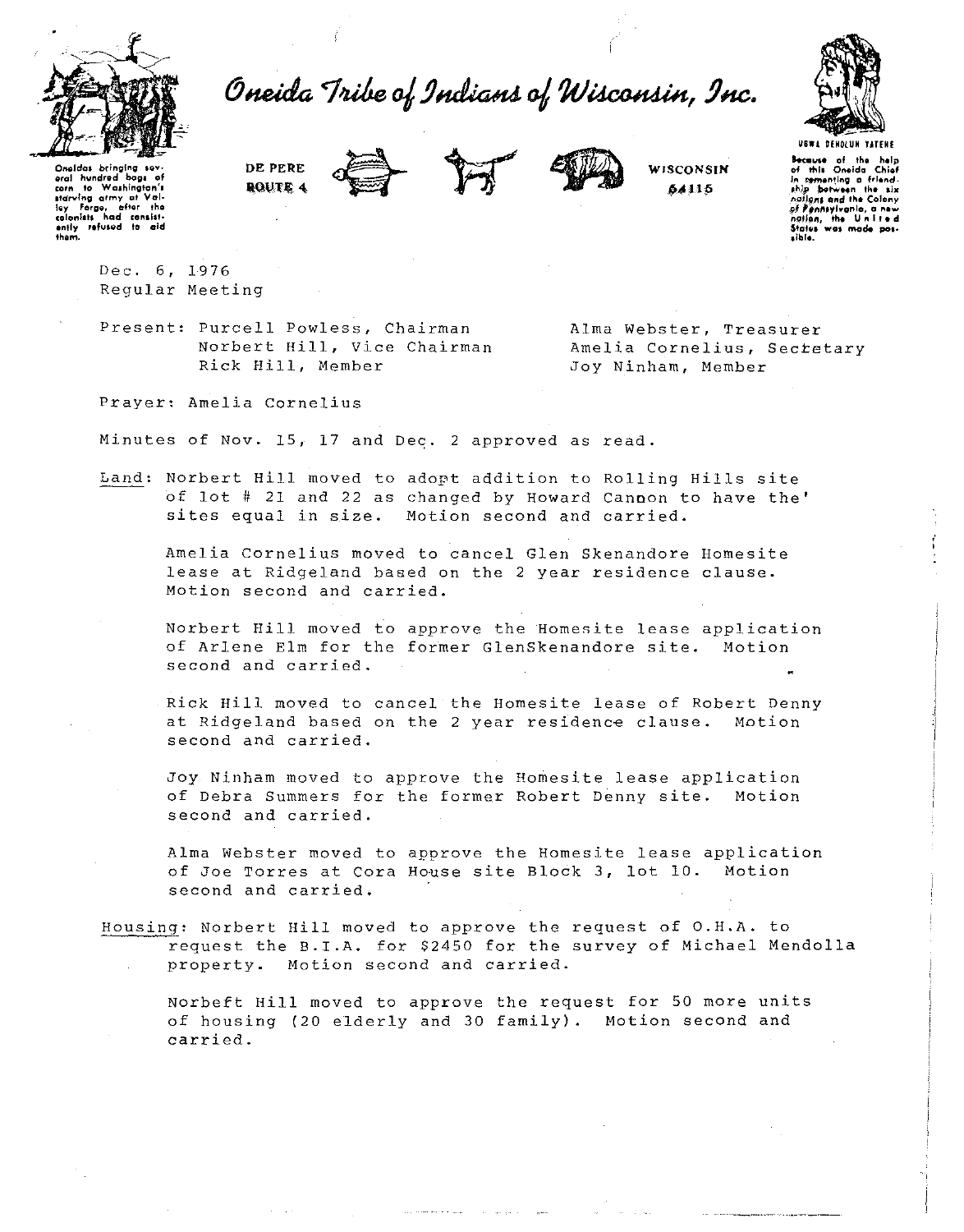Oneida Tribe of India $\mathbb{R}$  of Wis. p . 2 Dec. 6

> Norbert Hill moved to approve the Homesite lease application of Denise Ortiz for a lot on Goosetown Road. Motion second and carried.

> Rick Hill moved to table the minutes of O.H.A. from Oct. 9  $\bar{y}$  29 until OHA member is present. Motion second and carried.

O.N.A.P.: Norbert Hill moved to submit a letter to Mr. Gerald Berae notifying of O.B.C. intent to contract the Relief to Needy Indians Program. Motion second and carried.

Joy Ninham moved to wait until after the meeting of IHS anf GLITC on PL 94-437 before a meeting about changes of quidelines for the health contract. Motion second and carried.

Rick Hill moved to meet on Dec. 16-17 at 9 am with tbe Seminary Committee on the  $K-6$  alternative school and the land issue. Motion second and carried.

Norhert Hill moved to aporove the ONAP report for Nov. Motion second and carried .

Special Meeting on Dec. 14 to review the new Housing Ordinance.

- Elderly Services Counselor report: Mini-bus fund for maintenance cannot be renewed. It is possible that the cooks positions will be funded hy Lake Michigan Area on Aging if they are not refunded by GLITC. No funding at this time for the Counselor position. Norhert Hill moved to accept the report. Motion second and carried.
- Corky West is in need of the ages of children under the age. of 12 for Christmas. Caroline Nicholas will be responsible to work with him.
- Language: Bill Gollnick reported that the Title IX proposal request is due Dec. 13, 1976. It was decided that he submit proposal and to qive all Council members a copy. Poll vote would he acceptable.
- Health: Wanda Webster will attend the Dec. 13-15 workshop in Duluth.<br>It was suggested that a member from the Nealth Board also attend It was suggested that a member from the Health Board also attend.

Heads tart: Joy Ninham moved to accept the fleadstart reoort for Novemher. Motion second and carried.